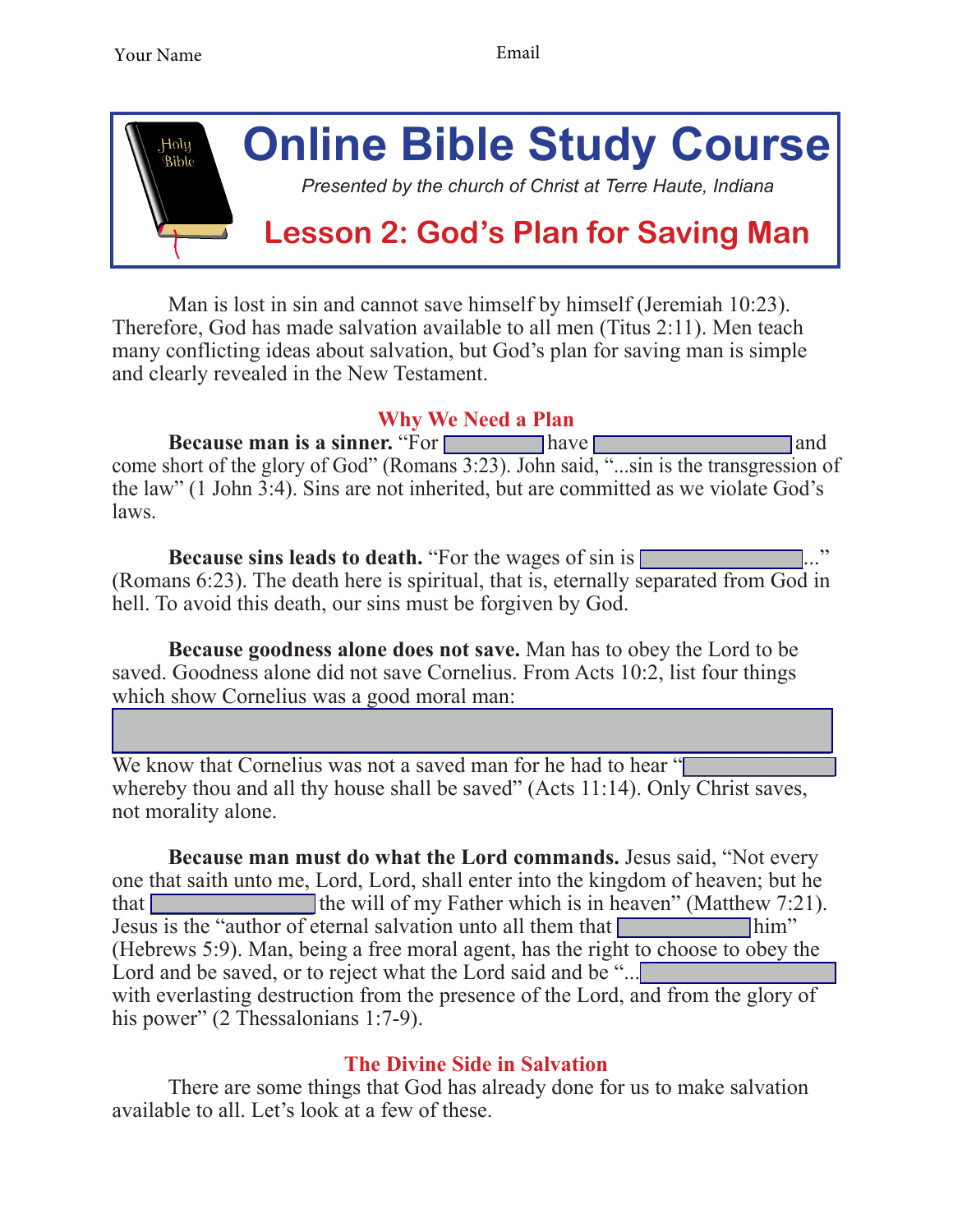God sent His Son. "For God so loved the world, that he **world** his only begotten Son, that whosoever believeth in him should not perish, but have everlasting life" (John 3:16).

God bestowed His grace. "For by **Example 2014** are ye saved through faith; and that not of yourselves: it is the gift of God: not of works, lest any man should boast" (Ephesians 2:8-9).

**Jesus shed His blood.** "In whom we have redemption through his \_\_\_\_\_\_\_\_\_\_\_\_\_\_\_, the forgiveness of sins, according to the riches of his grace"  $\boxed{\text{(Ephesians 1:7). "For the Son of man is come to seek and to }$  that which was lost" (Luke 19:10).

**The Holy Spirit revealed God's will to man.** "How that by revelation he made known to me the mystery; (as I wrote afore in few words; whereby when ye read, ye may understand my knowledge in the mystery of Christ), which in other ages was not made known unto the sons of men, as it is now  $\Box$ unto his holy apostles and prophets by the Spirit..." (Ephesians 3:3-6). This revelation is the gospel. "For  $\overline{I}$  am not ashamed of the  $\overline{I}$  of Christ: for it is the power of God unto  $\Box$ (Romans 1:16). This is how the Spirit works today, not by miraculous intervention.

 God has done His part and requires that man do his part to complete the process of salvation.

## **The Human Side in Salvation**

**Hear the gospel.** "...This is my beloved Son, in whom I am well pleased; we him" (Matthew 17:5). Romans 10:17 teaches us that hearing the word will produce Figure Faith is not zapped into your heart mysteriously.

**Faith in Christ.** "...for if ye **Let us and Section** not that I am he, ye shall die in your sins" (John 8:24). Some teach that man is saved by faith alone, but the New Testament does not teach that faith or anything else by itself will save us. James said, "Ye see then how that by works a man is justified, and by faith only" (James 2:24). The faith that saves is the type of faith like Noah and Abraham had. Faith that saves is one which leads to obedience.

**Repentance of sins.** "And the times of this ignorance God winked at; but now commandeth all men everywhere to **Example 20** (Acts 17:30). An example of repentance is found in Matthew 21:28-31. What did the boy do when he repented?  $\Box$ We must change from the things of the world (sin) to the things of Christ

(righteousness). This is not perfection, but a sincere desire of our will to live right.